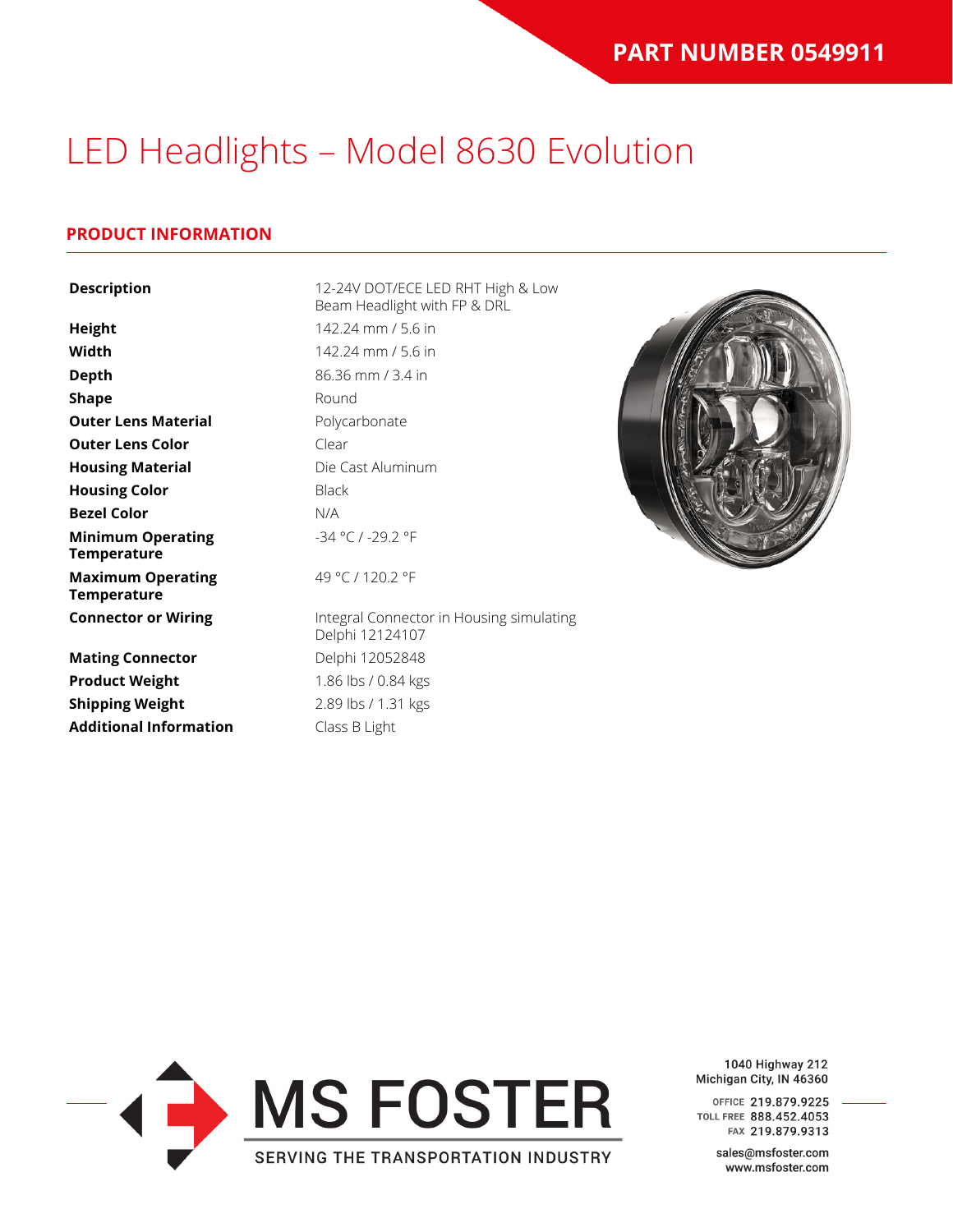#### **PRODUCT DIMENSIONS**



#### **ELECTRICAL SPECIFICATIONS**

| <b>Input Voltage</b>              | 12-24V DC                                                                                                                                                                                                                                                                                                                              |
|-----------------------------------|----------------------------------------------------------------------------------------------------------------------------------------------------------------------------------------------------------------------------------------------------------------------------------------------------------------------------------------|
| <b>Operating Voltage</b>          | 10-32V DC                                                                                                                                                                                                                                                                                                                              |
| <b>Transient Spike Protection</b> | 150V Peak @ 1 HZ-100 Pulses                                                                                                                                                                                                                                                                                                            |
| <b>Yellow Wire</b>                | Low Beam                                                                                                                                                                                                                                                                                                                               |
| <b>White Wire</b>                 | High Beam                                                                                                                                                                                                                                                                                                                              |
| <b>Black Wire</b>                 | Ground                                                                                                                                                                                                                                                                                                                                 |
| <b>Red Wire</b>                   | <b>Front Position</b>                                                                                                                                                                                                                                                                                                                  |
| <b>Purple Wire</b>                | DRL.                                                                                                                                                                                                                                                                                                                                   |
| <b>Current Draw</b>               | 2.20A @ 12V DC (Low Beam)<br>1.70A @ 14V DC (Low Beam)<br>1.10A @ 24V DC (Low Beam)<br>3.50A @ 12V DC (High Beam)<br>2.70A @ 14V DC (High Beam)<br>1.70A @ 24V DC (High Beam)<br>0.09A @ 12V DC (Front Position)<br>0.07A @ 14V DC (Front Position)<br>0.04A @ 24V DC (Front Position)<br>0.90A @ 12V DC (DRL)<br>0.68A @ 14V DC (DRL) |



0.38A @ 24V DC (DRL)

1040 Highway 212 Michigan City, IN 46360

OFFICE 219.879.9225 TOLL FREE 888.452.4053 FAX 219.879.9313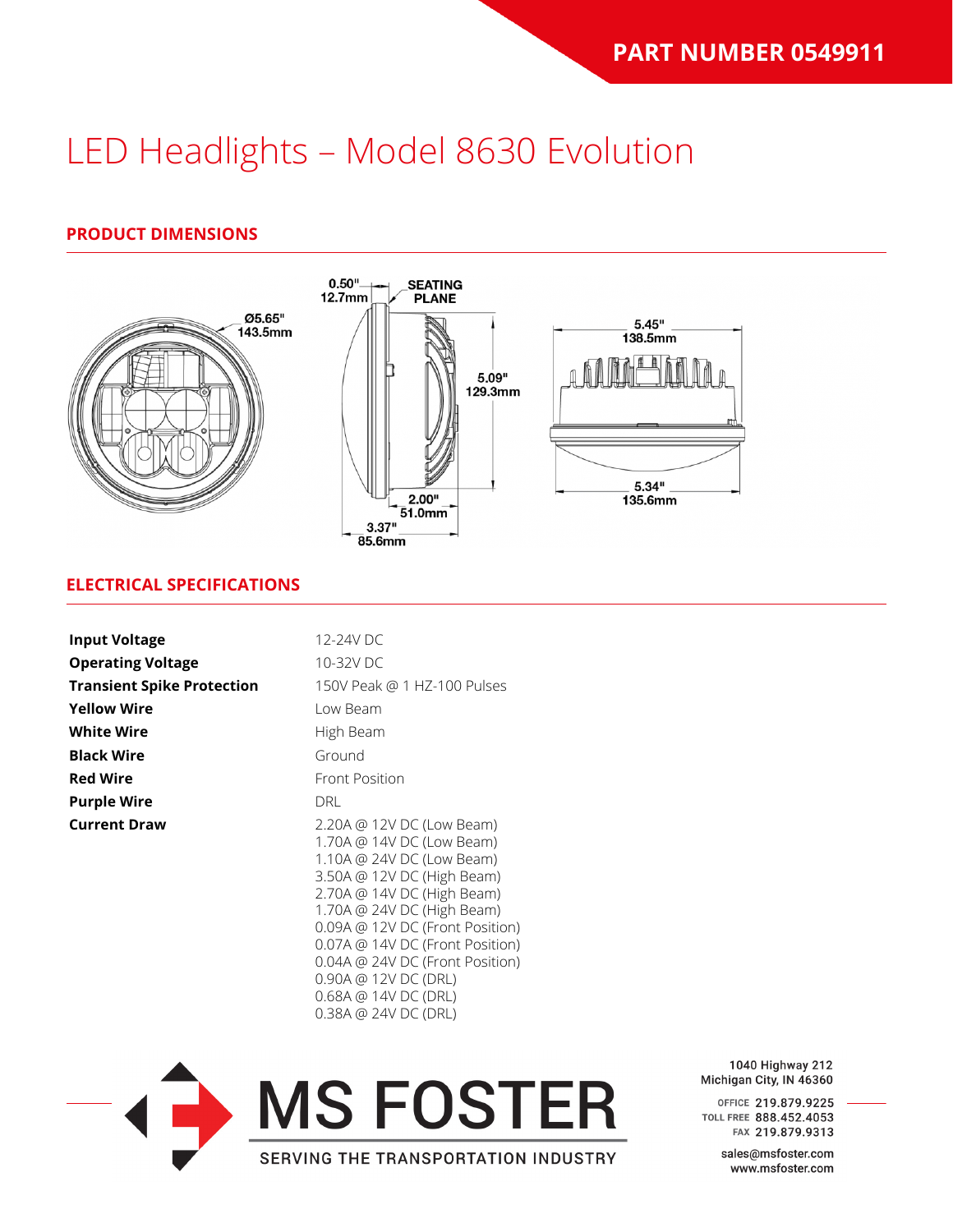### **REGULATORY STANDARDS COMPLIANCE**



Buy America Standards ECE Reg 10 ECE Reg 112 ECE Reg 7 ECE Reg 87 Eco Friendly IEC IP67 SAE J2087 SAE J222

FMVSS 108 s10.1 (Table XIX) FMVSS 108 s10.1 (Table XVIII)

#### **PHOTOMETRIC SPECIFICATIONS**

| <b>Raw Lumen Output</b>                        | 2,925 (High Beam); 2,025 (Low<br>Beam)                                                                                                                                                                             |
|------------------------------------------------|--------------------------------------------------------------------------------------------------------------------------------------------------------------------------------------------------------------------|
| <b>Effective Lumen</b><br>Output               | 1,000 (High Beam); 630 (Low Beam)                                                                                                                                                                                  |
| <b>Candela Output</b>                          | 61,684 (High Beam); 19,162 (Low<br>Beam)                                                                                                                                                                           |
| <b>Nominal LED Color</b><br><b>Temperature</b> | 5000 K                                                                                                                                                                                                             |
| <b>Beam Pattern(s)</b>                         | Forward Lighting - Daytime<br>Running Light<br>Forward Lighting - High Beam<br>(DOT/ECE)<br>Forward Lighting - Low Beam (DOT)<br>Forward Lighting - Low Beam (ECE<br>Right Hand)<br>Signalization - Front Position |





1040 Highway 212 Michigan City, IN 46360

OFFICE 219.879.9225 TOLL FREE 888.452.4053 FAX 219.879.9313